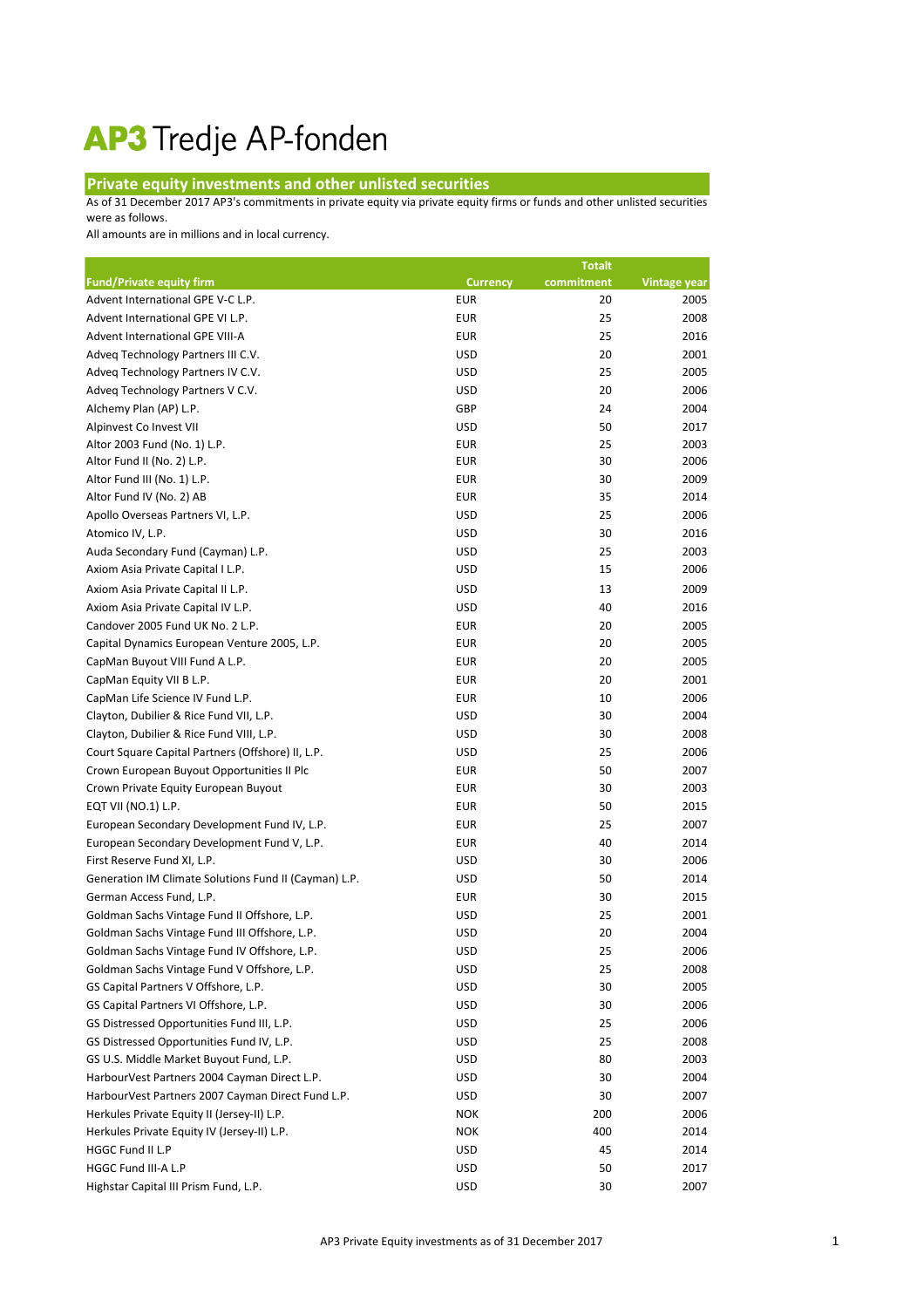|                                                  |                          | <b>Totalt</b> |                     |
|--------------------------------------------------|--------------------------|---------------|---------------------|
| <b>Fund/Private equity firm</b>                  | <b>Currency</b>          | commitment    | <b>Vintage year</b> |
| HIPEP IV - European Venture Partnership L.P.     | <b>EUR</b>               | 20            | 2001                |
| Impilo AB Investment Pool 1, L.P.                | <b>SEK</b>               | 350           | 2017                |
| 1)<br>InnKap 3 Partners Sweden KB                | <b>EUR</b>               | 1             | 2000                |
| InnKap 4 Partners L.P.                           | <b>EUR</b>               | 20            | 2006                |
| Kelso Investment Associates IX, L.P.             | <b>USD</b>               | 50            | 2015                |
| Kelso Investment Associates VII, L.P.            | <b>USD</b>               | 25            | 2004                |
| Kelso Investment Associates VIII, L.P.           | <b>USD</b>               | 30            | 2007                |
| Keyhaven Capital Partners I, L.P.                | <b>EUR</b>               | 25            | 2003                |
| Keyhaven Capital Partners II, L.P.               | <b>EUR</b>               | 25            | 2006                |
| Keyhaven Capital Partners III, L.P.              | <b>EUR</b>               | 20            | 2009                |
| Levine Leichtman Capital Parterns VI, L.P.       | <b>USD</b>               | 50            | 2017                |
| Lexington Capital Partners VI-B (Offshore), L.P. | <b>USD</b>               | 30            | 2005                |
| Litorina Kapital III L.P.                        | <b>SEK</b>               | 150           | 2007                |
| <b>LLCP Co Investment Fund</b>                   | <b>USD</b>               | 50            | 2015                |
| MCP Opportunity Secondary Program III, L.P.      | <b>EUR</b>               | 25            | 2015                |
| New Mountain Partners IV L.P.                    | <b>USD</b>               | 50            | 2014                |
| New Mountain Partners V L.P.                     | <b>USD</b>               | 50            | 2017                |
| Newbury Equity Partners I (Cayman), L.P.         | <b>USD</b>               | 30            | 2006                |
| Newbury Equity Partners II, L.P.                 | <b>USD</b>               | 25            | 2010                |
| Newbury Equity Partners IV, L.P.                 | <b>USD</b>               | 50            | 2017                |
| Northzone VII L.P.                               | <b>EUR</b>               | 25            | 2014                |
| Northzone VIII L.P.                              | <b>EUR</b>               | 25            | 2016                |
| Oak Hill Capital Partners II (Cayman), L.P.      | <b>USD</b>               | 25            | 2004                |
| Oak Hill Capital Partners III, L.P.              | <b>USD</b>               | 30            | 2007                |
| Oak Hill Capital Partners IV, L.P.               | <b>USD</b>               | 50            | 2017                |
| Pacific Equity Partners V-C                      | <b>AUD</b>               | 50            | 2015                |
| Pantheon Asia Fund IV Ltd                        | <b>USD</b>               | 15            | 2006                |
| Pantheon Asia Fund V, L.P.                       | <b>USD</b>               | 15            | 2007                |
| PineBridge Vantage Capital, L.P.                 | <b>USD</b>               | 30            | 2005                |
| Priveq Investment Fund III KB                    | <b>SEK</b>               | 200           | 2005                |
| RCP Fund IV Feeder, Ltd                          | <b>USD</b>               | 15            | 2006                |
| RCP Fund IX Feeder, Ltd                          | <b>USD</b>               | 25            | 2014                |
| RCP Fund V Feeder, Ltd                           | <b>USD</b>               | 15            | 2007                |
| RCP Fund VI Feeder, Ltd                          | <b>USD</b>               | 15            | 2008                |
| RCP Fund VII Feeder, Ltd                         | <b>USD</b>               | 15            | 2009                |
| RCP Fund X Feeder, L.P.                          | <b>USD</b>               | 25            | 2015                |
| Rhône Offshore Partners II L.P.                  | <b>USD</b>               | 20            | 2002                |
| Sixth Cinven Fund                                | <b>EUR</b>               | 30            | 2016                |
| <b>Standout Capital I AB</b>                     | <b>SEK</b>               | 200           | 2016                |
| StepStone International Investors II L.P.        | <b>EUR</b>               | 20            | 2004                |
| Sustainable Technologies Fund I L.P.             | <b>EUR</b>               | 15            | 2007                |
| Swedestart Tech KB                               | <b>SEK</b>               | 80            | 2000                |
| Top Tier Venture Capital II Int Ltd              | <b>USD</b>               | 30            | 2002                |
| Top Tier Venture Capital III Int Ltd             | <b>USD</b>               | 30            | 2005                |
| Top Tier Venture Capital IV Int Ltd              | <b>USD</b>               | 30            | 2007                |
| Valedo Partners Fund I AB                        | <b>SEK</b>               | 200           | 2006                |
| Warburg Pincus Private Equity IX, L.P.           | <b>USD</b>               | 30            | 2005                |
| Warburg Pincus Private Equity VIII, L.P.         | <b>USD</b>               | 35            | 2001                |
| Warburg Pincus Private Equity X, L.P.            | <b>USD</b>               | 30            | 2007                |
| Warburg Pincus Private Equity XI, L.P.           | <b>USD</b>               | 50            | 2013                |
| Warburg Pincus Private Equity XII-E, L.P.        | <b>USD</b>               | 45            | 2015                |
| Welsh, Carson, Anderson & Stowe XII L.P.         | <b>USD</b>               | 50            | 2015                |
| VenCap 10 US Class Ltd                           | <b>USD</b>               | 25            | 2004                |
| VenCap 12 Limited                                | <b>USD</b>               | 29            | 2007                |
| VenCap 6 LLC                                     | <b>USD</b>               | 26            | 1997                |
| Verdane Capital IX<br>Verdane Capital V B K/S    | <b>SEK</b><br><b>SEK</b> | 300<br>100    | 2016<br>2005        |
| Verdane Capital VI K/S                           | <b>SEK</b>               | 150           | 2006                |
| Verdane Capital VII K/S                          | <b>SEK</b>               | 150           | 2009                |